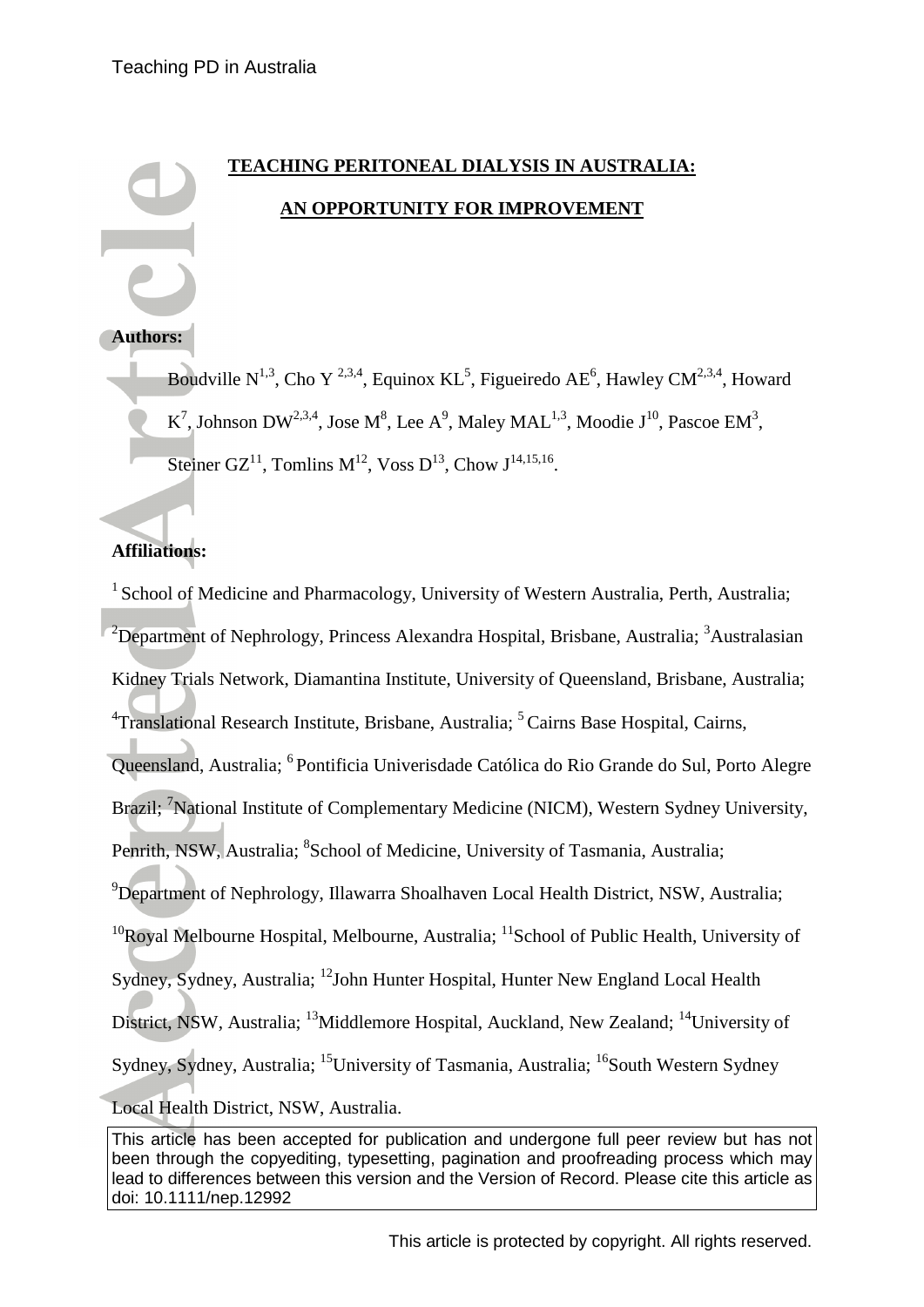# **Corresponding author:**

| Professor Neil Boudville                     |
|----------------------------------------------|
| University of Western Australia              |
| School of Medicine and Pharmacology          |
| M503                                         |
| Harry Perkins Institute for Medical Research |
| Verdun Street Nedlands WA                    |
| Australia 6009                               |
| $Fax - 61 - 8 - 9346 - 2816$                 |
| Tel $-61-8-9346-3333$                        |
| Email – neil.boudville@uwa.edu.au            |

**Running Head:** Teaching PD in Australia

**Keywords:** peritoneal dialysis, education, nursing education, patient education, chronic

kidney failure

Acc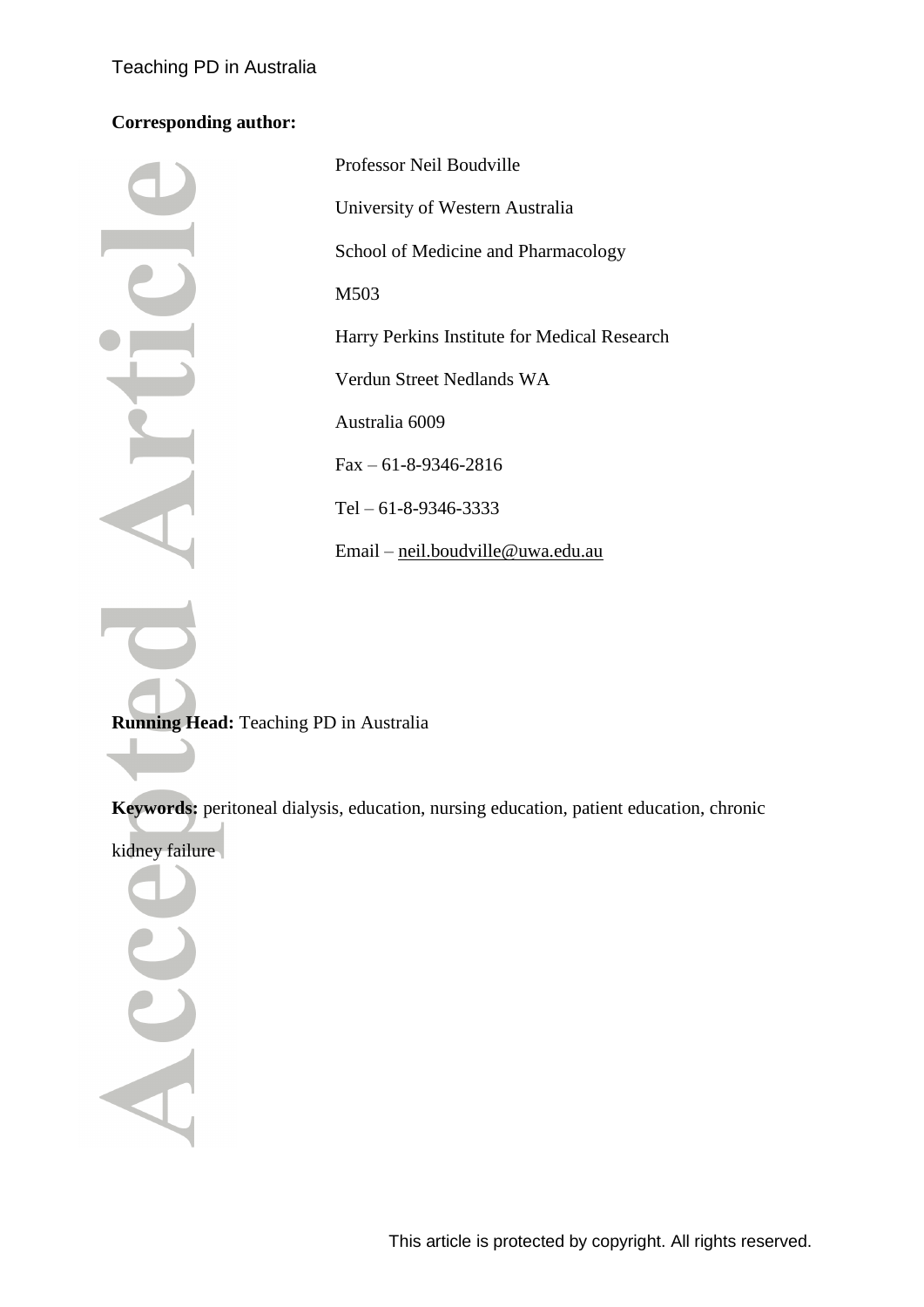#### **ABSTRACT**

**Introduction:** Up to a 10-fold difference in clinical outcomes between Australian peritoneal dialysis (PD) units exists. There is an international focus on the harmonisation of educational practices in PD to determine whether this may lead to improved patient outcomes.

**Aims:** Evaluate the current teaching practices of nurses and patients in Australian PD units.

**Methods:** An online survey with questions on nurse and patient training was made available to PD units in Australia.

**Results:** Thirty-eight (70%) of 54 PD units in Australia completed the survey. A written standardised curricula was utilised in 21 units (55%) for nursing staff and 30 units (86%) for patients, with 22% and 12% including an electronic delivery component for each group respectively. Universal teaching of adult learning principles was not demonstrated. The hours spent on teaching nursing staff ranged from <15 hours in 24% to >100 hours in 21% of units. The average number of hours spent by nurses each day to train patients ranged from <2 hours in 14% to >6 hours in 11% of units, with the average total training days ranging from 2-3 days in 14% to over 7 days in 14% of units. Staff and patient competency assessments were performed routinely in 37% and 74% of units respectively.

**Conclusions:** Considerable differences exist amongst Australian PD units in the education of staff and patients. There is a general lack of delivery and competency assessment to meet educational standards. It remains to be seen if harmonisation of educational curricula can translate to improved clinical outcomes.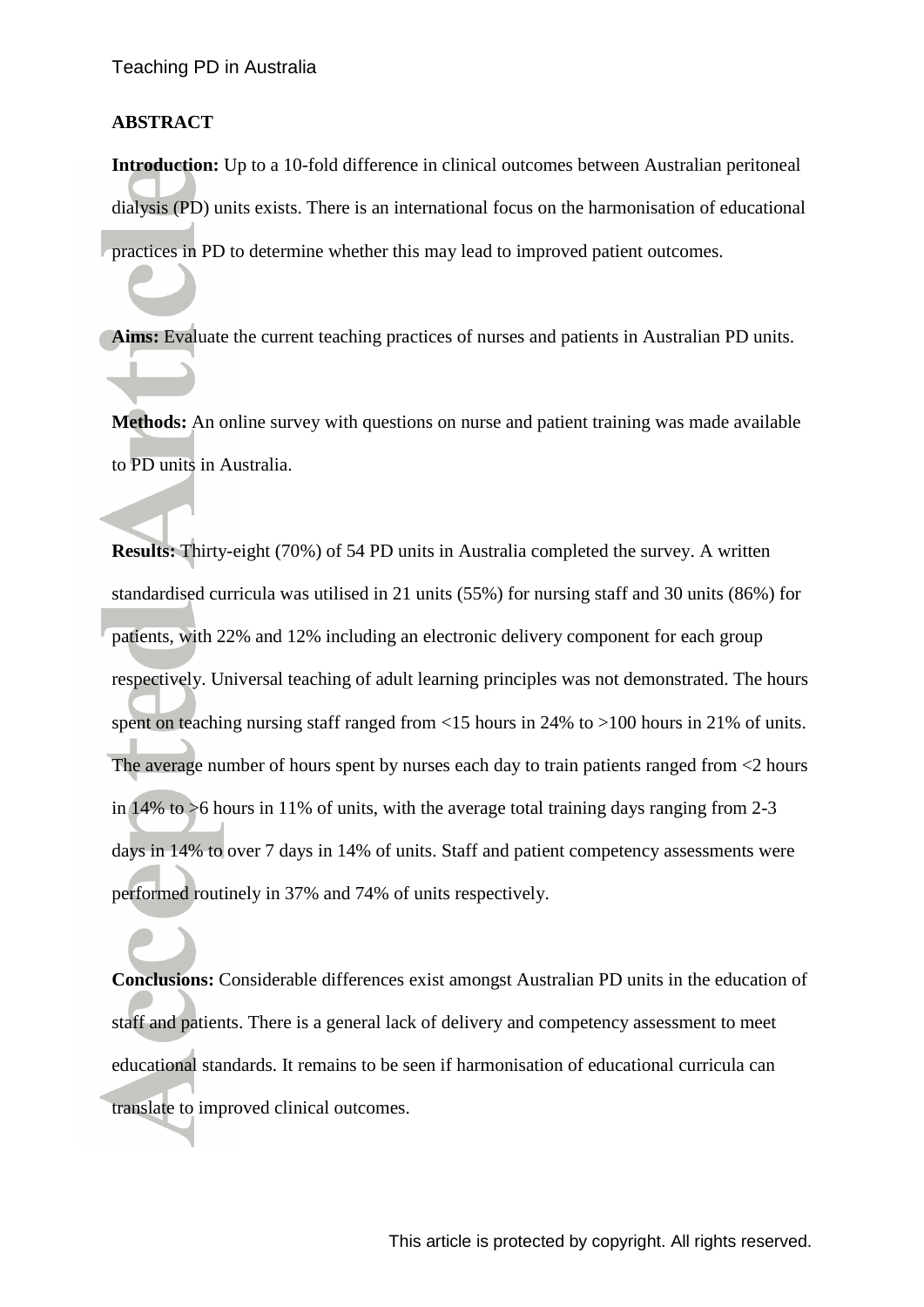#### **INTRODUCTION**

End-stage kidney disease (ESKD) is a growing problem in Australia and around the world, resulting in considerable cost<sup>1</sup>[.](#page-12-0) Peritoneal dialysis (PD) is the preferred dialysis modality as it is the most cost-effective approach to deliver dialysis, has improved patient quality of life, provides better preservation of residual renal function and confers equivalent or better survival than haemodialysis<sup>[2](#page-12-1)</sup>. However, despite a desire to increase its uptake, Australia has noted a declining proportion of ESKD patients on PD<sup>[1,](#page-12-0)[3-5](#page-12-2)</sup>.

Over 1,000 patients commence PD every year in Australia, however a similar number stop PD<sup>6</sup>[.](#page-12-3) The most common reasons for technique failure in PD patients (excluding patient death) are peritonitis, inadequate dialysis, and mechanical malfunction<sup>[7](#page-12-4)</sup>. There exists up to a 10-fold difference in peritonitis rates between different units in Australia but the explanation for these differences is unclear<sup>6</sup>[.](#page-12-3)

The International Society for Peritoneal Dialysis (ISPD) has recommended the standardisation of teaching practices for PD for both nursing staff (Trainers) and patients<sup>[8,](#page-12-5)[9](#page-13-0)</sup>. The Nursing liaison committee of the ISPD performed a survey of 14 PD courses for patients and caregivers from 10 countries and identified significant differences and gaps in the educa[t](#page-13-0)ional content<sup>9</sup>. It was concluded that there was a need to create a syllabus to ensure key learning outcomes are met in all courses, and one has been produced, though it has not been tested in the context of a clinical trial<sup>9</sup>[.](#page-13-0)

It is conceivable that part of the current differences in clinical outcomes between PD units may be related to differences in the training that is delivered between the units<sup>[10-12](#page-13-1)</sup>. This includes the training of patients and also their trainers. A comprehensive review of PD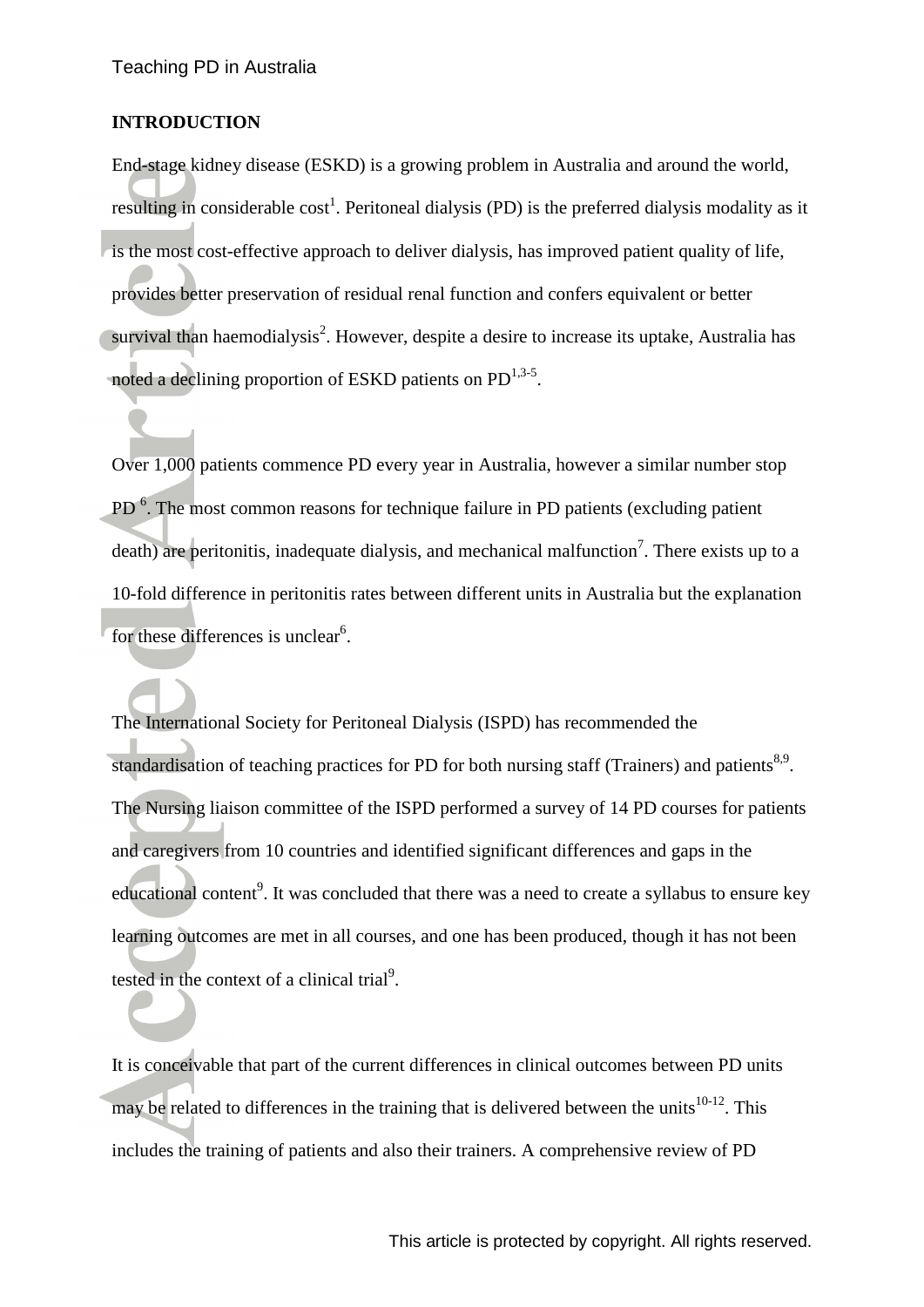training practices in Australia has never been conducted. Therefore, the aim of our study was to assess the current practices of training nurses to become PD trainers, and the training of the patients to evaluate the current status of training.

# **METHODS**

This was a cross-sectional study that utilised an online survey that was made available to all PD units in Australia. The study was developed and coordinated by the Australasian Kidney Trials Network (AKTN) and the HOME Network (HN). The AKTN designs, conducts and supports clinical trials and fosters clinical trials expertise in Australia and New Zealand in conjunction with global collaborators. The HN was established in 2010, as an Australian initiative to bring together healthcare professionals in the field of home dialysis with the aims of identifying and addressing the barriers to optimal utilisation of home dialysis in

Australia<sup>[13](#page-13-2)</sup>.

# *Survey*

The survey included both fixed-response and open-ended questions. Thirty-eight questions were grouped to describe training of nursing staff (11 questions), training of PD patients (18 questions), individual PD Unit characteristics (5 questions) and patient follow up (4 questions). The survey was designed to address some of the ISPD recommendations regarding the preferred curriculum<sup>[9](#page-13-0)</sup>. The survey was delivered online via Survey Monkey after an initial pilot by the research team. It took approximately 25 minutes to complete the survey.

A single nominated senior PD nurse in each PD unit in Australia was contacted by phone by one member of the research team before being emailed a link to the online survey. The senior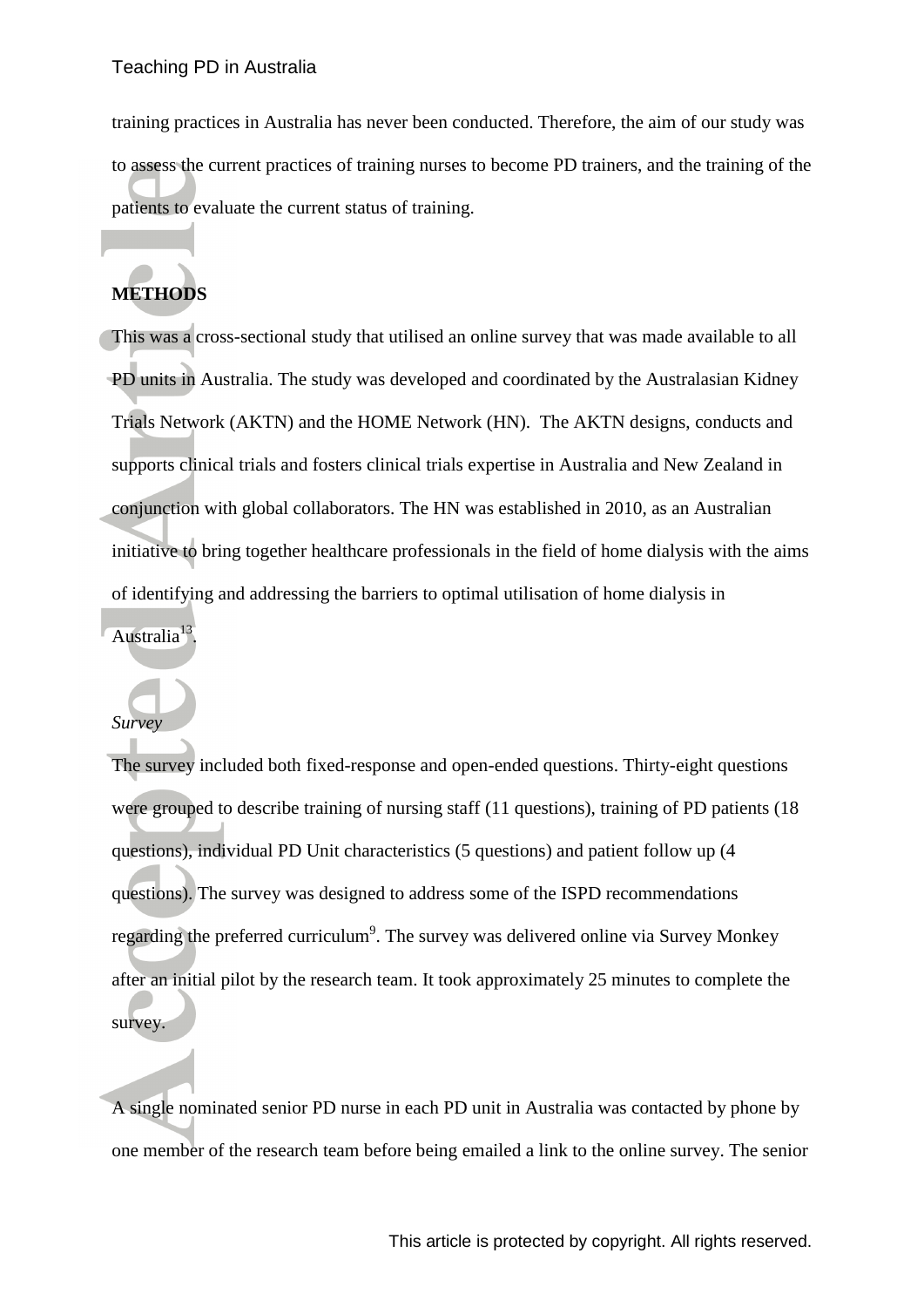nurse was identified by the HN, who maintain a database of senior staff in all PD units in Australia. While the PD unit completing the survey was not identifiable, the senior nurse was asked to email the study coordinating centre to confirm completion of the survey. If a PD unit did not confirm survey completion, a reminder email was sent to the nominated nurse with a follow-up phone call if the survey was still not completed within 3 months. All survey responses were compiled by the AKTN and presented in a descriptive or qualitative nature. Not all of the surveys had all of the questions completed; results are reported with the denominator and numerator of respondents to allow correct interpretation.

#### **RESULTS**

Thirty-eight out of 54 PD units (70%) completed the survey with 30 out of 35 respondents (86%) identifying themselves as registered nurses, and 25 out of 35 (71%) indicating that they were nurses certified with a postgraduate renal certificate.

### *Training of PD nursing staff (Training the Trainer)*

Twenty-one out of 38 units (55%) reported that they did not have a written curriculum for the training of PD nursing staff. Of the 17 units reporting a written curriculum, 65% had a designated nurse to deliver the educational content to staff; 85% of these were reported to have clearly defined outcomes; and the majority of units delivered their curriculum by direct demonstration (59%) or paper-based (30%) methods. There was an electronic component of curriculum delivery in 23% of units with an interactive electronic component in only 10% of units.

Amongst the 11 units with a written training curriculum and a designated nurse to deliver the educational content, adult learning principles, styles and potential barriers to learning were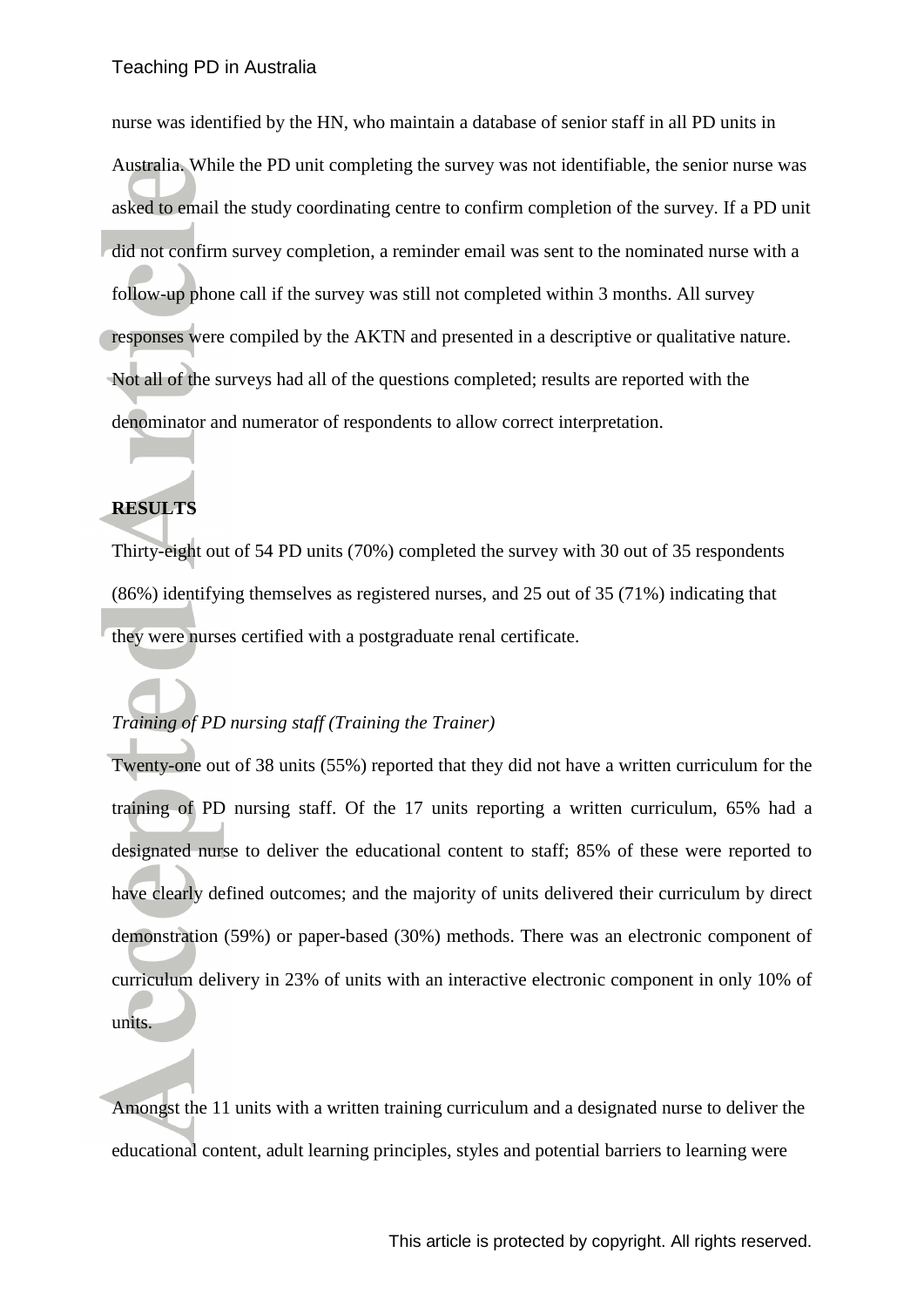reported in 82%. In addition, of those units with an existing training curriculum, 7 out of 11 (64%) described that there was direct teaching of the understanding of adult learning principles. Strategies to recognise and manage the impact of cultural influence on PD patient training were taught in 4 out of 11 (36%) respondents.

There was a wide range of hours spent training a PD nurse prior to being deemed a competent trainer. Fifty percent of units reported less than 39 hours and 21% required over 100 hours of training (Figure 1). A competency assessment using a formal checklist or written assessment occurred in only 37% of units following initial training, and a periodic reassessment of competency in 29% of units. Competency assessment was conducted via peer review in 88% (23 out of 26) of units, and paper-based in 65% (17 out of 26).

## *Training of patients*

Thirty (86%) of the 35 units reported having a written curriculum for training of PD patients. Only 9% (3 out of 35) reported utilisation of an interactive electronic platform for the delivery of the curriculum to patients. The average number of hours of training per day was 4 to 6 hours in 57% (20 out of 35) of units and the average number of days was 4 to 5 days in 54% (19 out of 35) of units (Figures 2 & 3).

The majority of units did not use a validated assessment tool to determine a patient's suitability for PD prior to dialysis commencement. Before beginning PD training, a patient's learning style was reported to be assessed as visual (49%: 17 out of 35 units), auditory (49% of units) and/or kinaesthetic (46% of units) in only some PD units.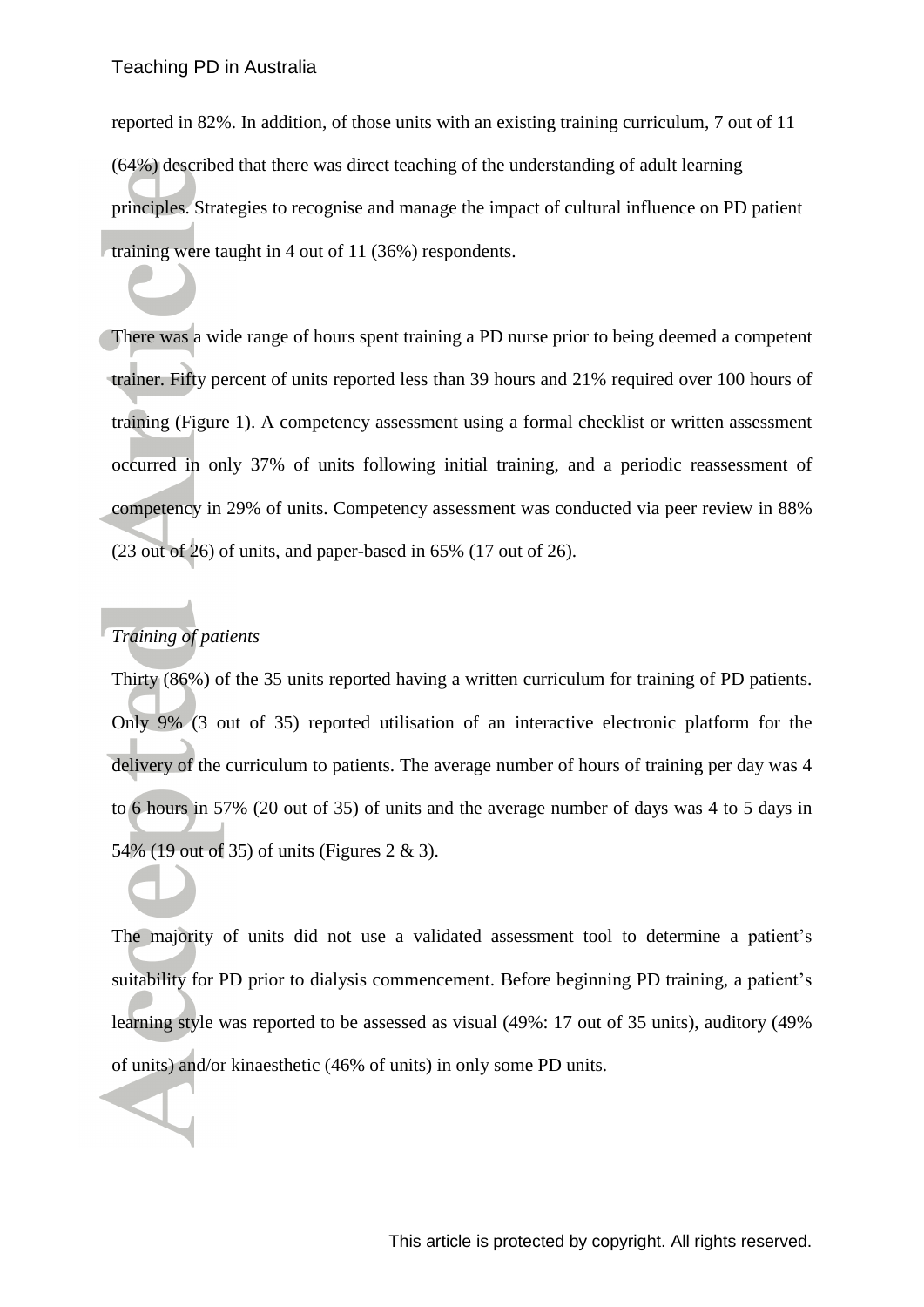It was reported that competency assessments on patients occur in 74% (26 out of 35) of units at the end of the initial training, 63% after an episode of peritonitis, 57% after prolonged hospitalisation, 60% after a prolonged period of time off PD, and periodically in 31%. The delivery of the competency assessment occurs as a peer assessment in 76% of units and paper-based assessment in 34%. Less than 3% of assessments are electronic.

Retraining of patients was not universal, with 60% (21 out of 35) occurring after an episode of peritonitis, 54% after prolonged hospitalisation and 74% after a prolonged period of time off PD. Periodic reassessment occurs in 29% of units. In 49% (17 out of 35) of units, PD patients are routinely seen once every 3-6 months, and in 29% once every 1-2 months. Routine home visits to observe a patient perform a PD exchange at home is routinely done on the first day home after training in 97% (33 out of 34) of units; periodically after installation at home in 71% (24 out of 34) of units; and after an episode of peritonitis in 68% of units (23 out of 34).

### **DISCUSSION**

PD outcomes (e.g., peritonitis and technique survival) in Australia are consistently poorer than most other countries<sup>[14](#page-13-3)</sup>. Even within Australia, there is up to a 10-fold difference in peritonitis rates between units<sup>[6](#page-12-3)[,15](#page-13-4)</sup>. Although the reasons for these differences are unclear, this study suggests that wide variation in PD training currently exists, and it is conceivable that this may potentially play a key role in improving PD outcomes $^{11,12}$  $^{11,12}$  $^{11,12}$  $^{11,12}$ .

Observational studies to date have demonstrated an association between non-compliance with PD protocols and poor bag exchange technique with an increased risk of peritonitis<sup>[16](#page-13-7)[,17](#page-13-8)</sup>. The ISPD has reiterated the need to focus on PD training in published guidelines and suggested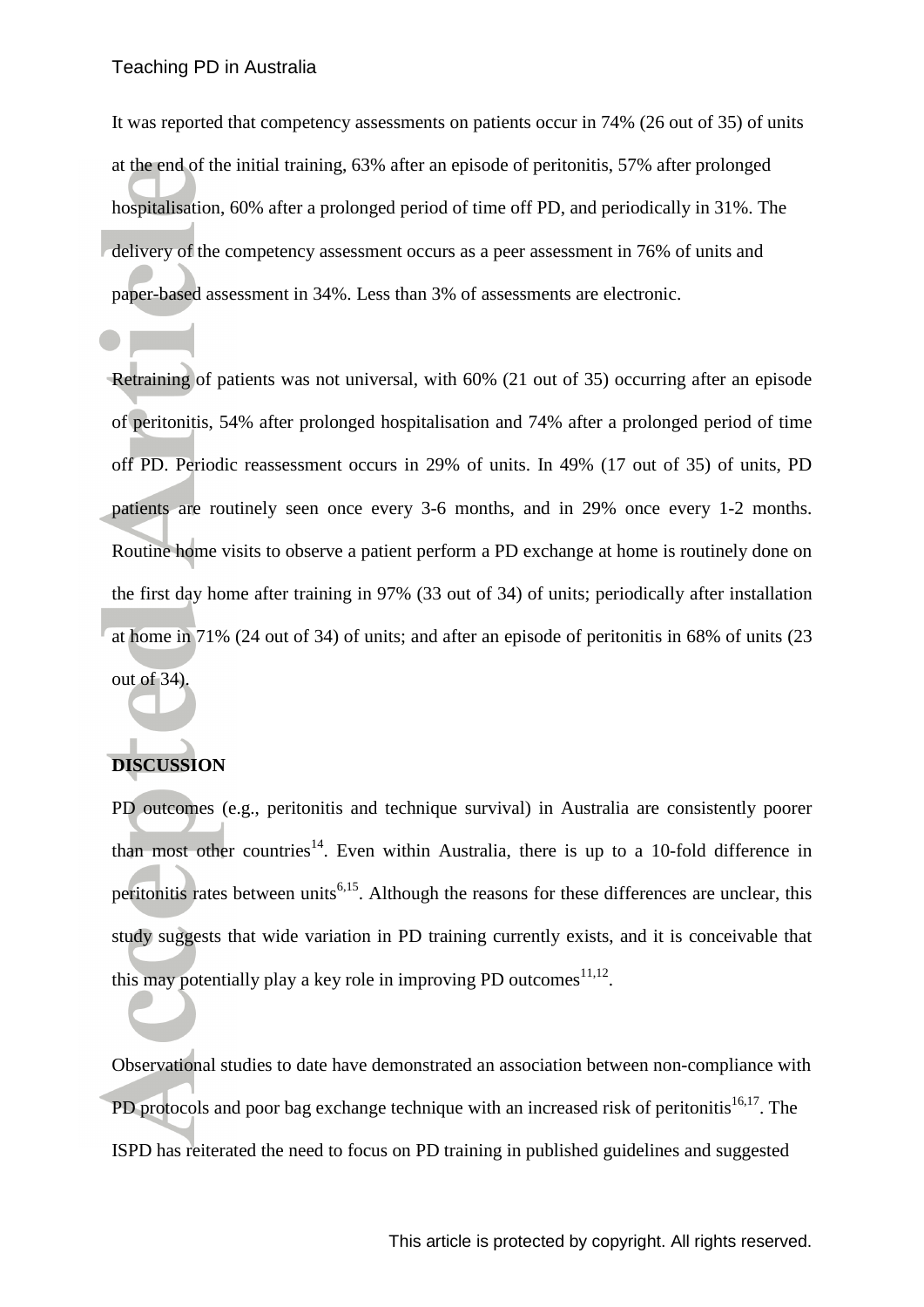standardising the educational curriculum <sup>[8,](#page-12-5)[9](#page-13-0)</sup>. The 'ideal' educational curriculum has not been defined, but a recent [s](#page-13-0)et of ISPD Guidelines has suggested a potential syllabus<sup>9</sup>.

Two non-randomised studies have attempted to demonstrate the efficacy of a PD educational curriculum on reducing peritonitis, with one of them showing a statistically significant benefit<sup>[18,](#page-14-0)[19](#page-14-1)</sup>. However, both studies lacked sufficient methodological rigor to allow adequate confidence in their results. As such, there is currently no evidence-based standardised curriculum for PD training. This deficit has also been identified by the AKTN and the HN as a key priority requiring urgent attention.

A recent Brazilian study on over 2000 patients has demonstrated that there is an association between the characteristics of training PD patients and their outcomes, supporting the suggestion that this may be an important modifiable risk factor<sup>[20](#page-14-2)</sup>. Patients that received less than 1 hour of training per day and those with a cumulative training of less than 15 hours had significantly higher incidence of peritonitis.

ISPD Guidelines recommend the inclusion of the concepts of adult learning principles in the curriculum for future PD trainers to facilitate the subsequent training of PD patients $8.9$  $8.9$ . Indeed, the two trials to date incorporated these principles within their curriculum, however it has not been shown that this is a required component<sup>[18,](#page-14-0)[19](#page-14-1)</sup>. The current survey demonstrated that adult learning principles are not widely incorporated in PD units around Australia, with less than 50% of PD units assessing patients' learning styles. Moreover, the findings from the survey suggest that the concept of adult learning principles has not been fully elaborated and understood clearly.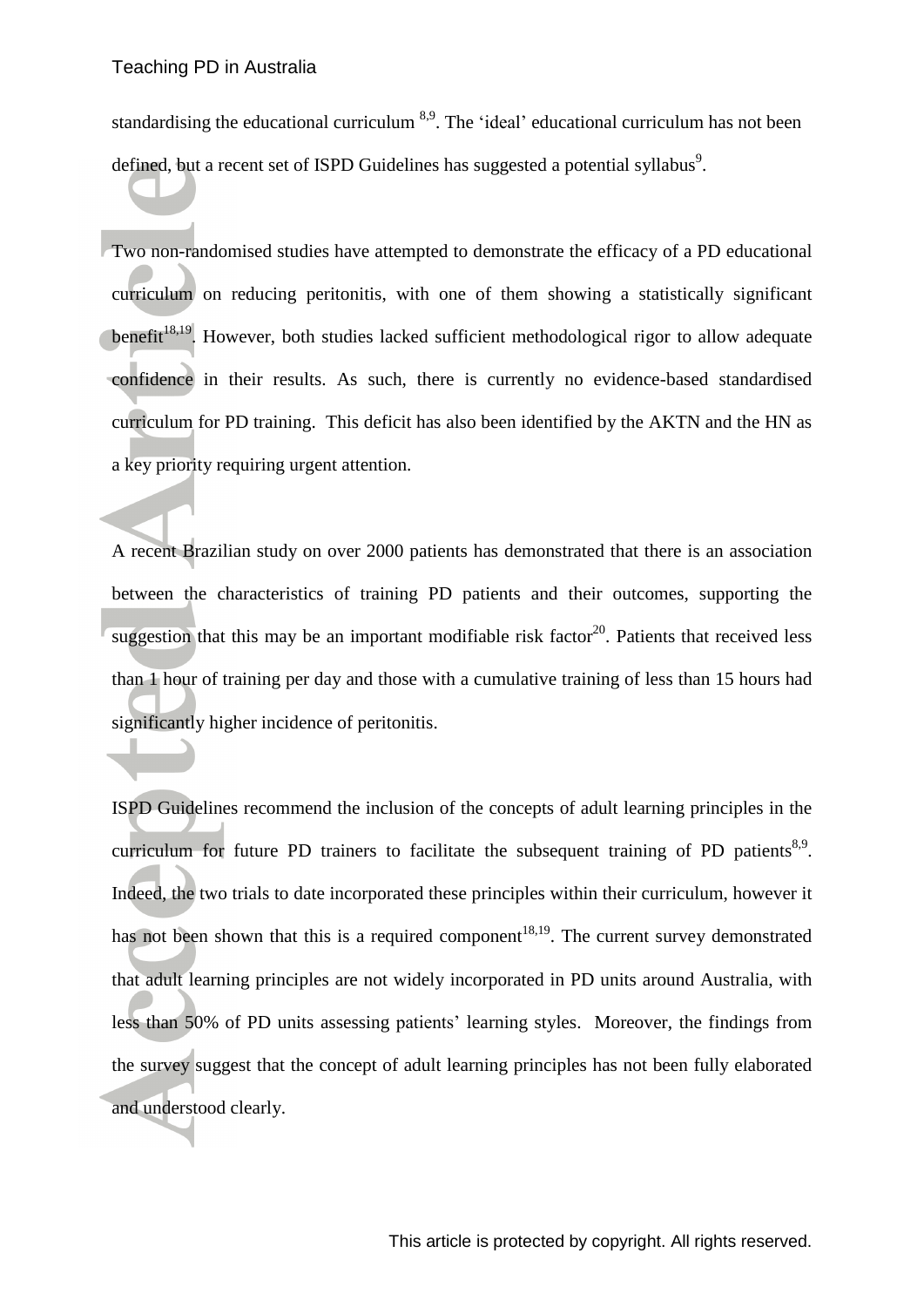Actively applying Knowles' "adult learning principles" during trainer-patient interactions should increase engagement and improve communication, both of which are important to learning. Providing training resources in multiple formats (audio, visual and interactive aids) taking into account a range of individual patient preferences caters for a range of learning styles and further enriches a learning environment. However, other more recent education frameworks that characterise patients as "learners" are also of value in PD curriculum development. Good teachers know that the cycle of exchange (e.g., paraphrasing and summarising) between learner and teacher has a satisfying outcome that promotes understanding when learning a new concept or practice. This deliberate iterative exchange between learner and teacher has been described as the "Conversational Framework" (CF) by Laurillard<sup>[21](#page-14-3)</sup>. The CF focusses on the type of learning involved and on optimising that learning process. Effective PD training for both trainers and patients should be in line with best practice by including learning technologies which follow the CF, whether face to face or internet based. A straightforward means of delivering a uniform approach in training is to capture the essence of good trainers in an internet resource built using the CF while also meeting a set of parameters for technology acceptance such as those of  $Wong^{22}$  $Wong^{22}$  $Wong^{22}$ . In fact a course design for trainers where dialogue is built into both the face to face training and the online resource, is more likely to result in those trainers teaching patients according to the  $CF<sup>23</sup>$  $CF<sup>23</sup>$  $CF<sup>23</sup>$ . We propose that this dialogical emphasis in teaching both trainer-learners and patientlearners would significantly improve learning outcomes.

The results of the current study have demonstrated a wide variation in the training of PD nurses and PD patients in Australia. Approximately 50% of PD units in Australia currently have a written curriculum for the training of PD nurses, only 10% including an interactive electronic component, with less than 40% of PD units performing a competency assessment.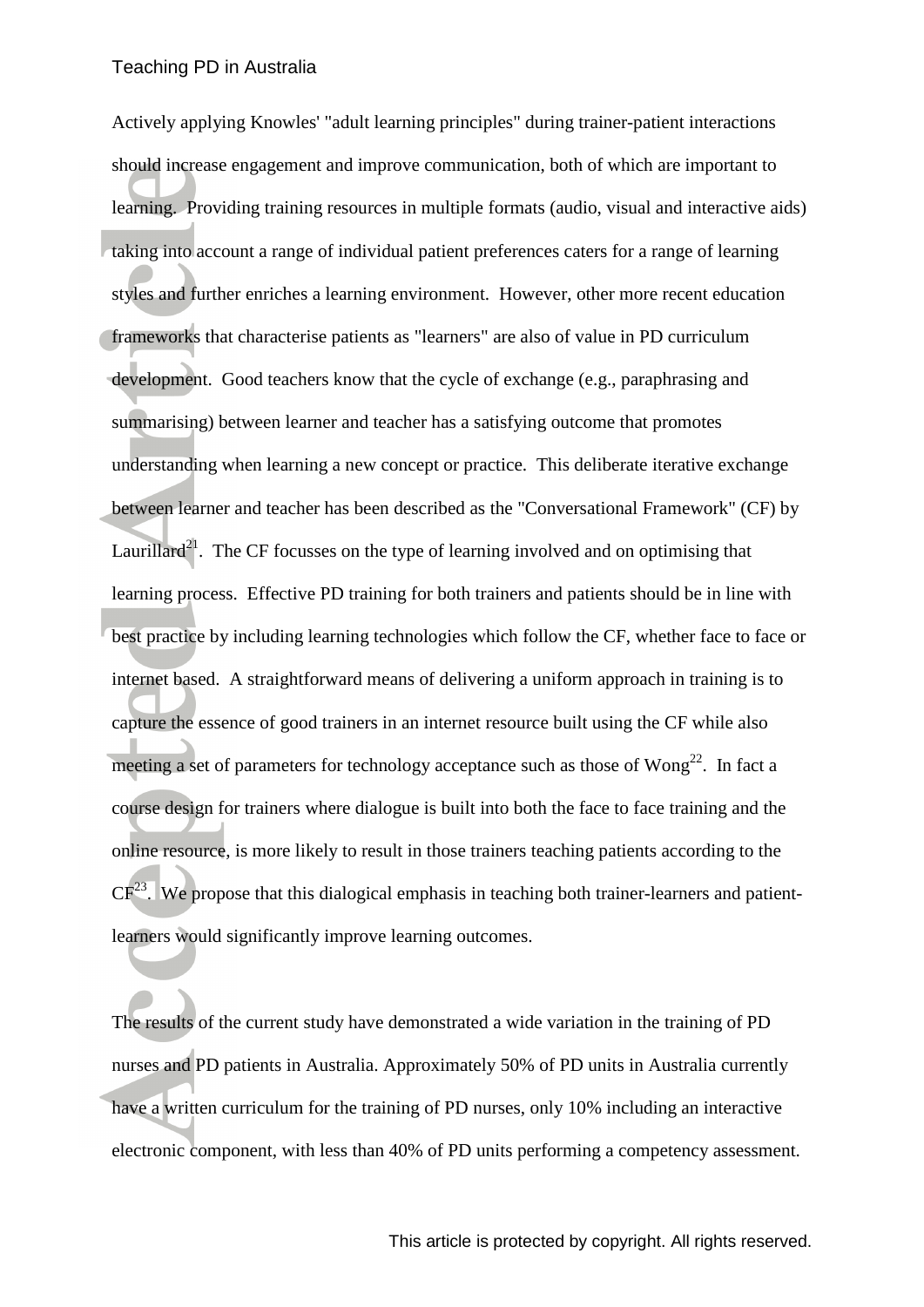While most PD units utilise a curriculum for patient training, only a minority utilised an interactive electronic component. A self-paced electronic learning module that can be completed anywhere at anytime could possibly increase the effectiveness of patient and/or trainer learning. In addition, while competency assessments of patients were more prevalent, it is still not universally practiced. Published data to date are scant and conflicting with respect to the importance of competency assessment for PD patients at the completion of training<sup>[18,](#page-14-0)[24](#page-14-6)</sup>. The most effective method of competency assessment is also unclear.

A survey of PD training programs was performed previously and included respondents from the USA, Canada, South America, Hong Kong, and the Netherlands but did not include Australia<sup>[25](#page-14-7)</sup>. Similar to the results of the present study, they found disparate levels of training of the PD nurse with poor levels of formal education on adult learning principles and great variability in the method of teaching delivery. Similar durations of patient training were noted – 5 hours per day in the international survey versus 4-6 hours per day in over half the units in Australia; and 6 days in the international survey versus 5 days in over half the units in Australia.

A major limitation of this study was that the results were self-reported by PD nurses in each unit (who may also have not been secure in their full anonymity) and therefore may not have truly represented reality due to various response biases, such as social desirability bias and acquiescence bias. Furthermore, only a limited assessment of the incorporation of adult learning principles was undertaken. Finally, assessment of existing curricula for PD nurses and PD patients to ensure that essential learning outcomes align with the appropriate competency checks was not undertaken.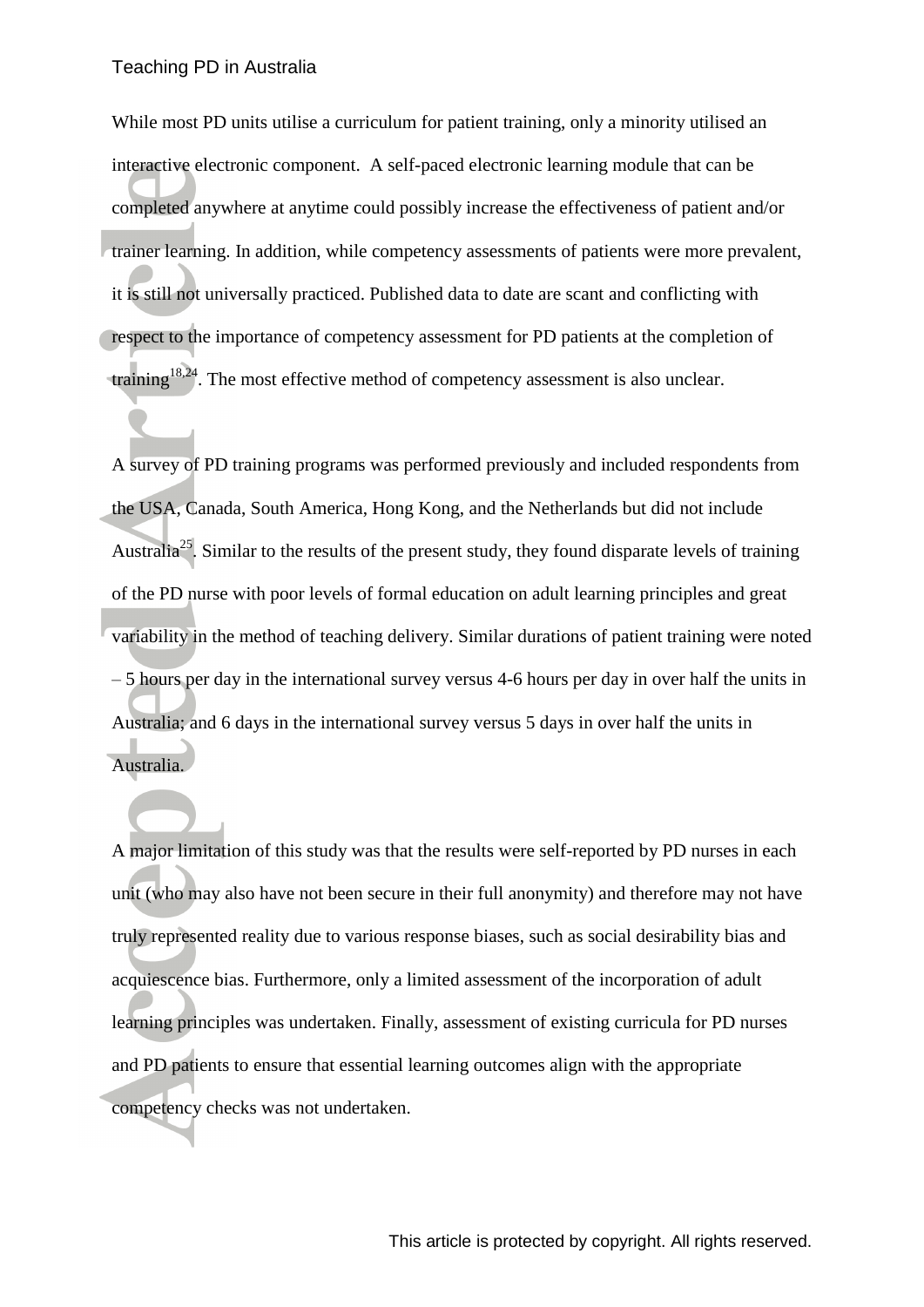Teaching PD in Australia

The present study has demonstrated that considerable variation exists in the education of PD nurses and PD patients between PD units in Australia. Improvements in outcomes may be achieved through integration of modern, evidence-based teaching and learning methods. However, to fully understand the impact of education of PD staff and patients on clinical outcomes, this needs to be performed within the context of a clinical trial. The AKTN and the HN are exploring the potential for collaborating on an international study in this area.

Acce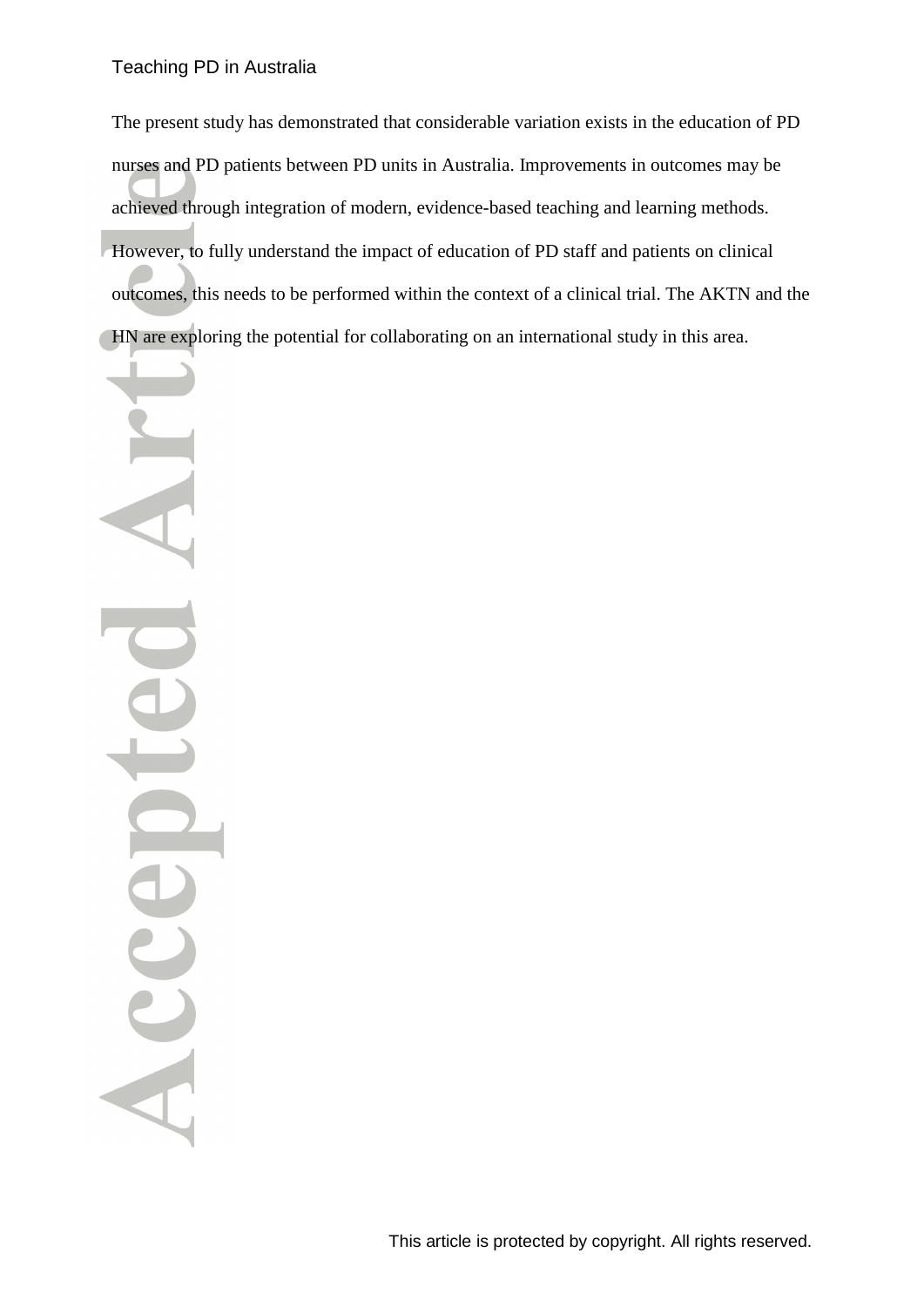#### **References**

<span id="page-12-0"></span>1. Cass A, Chadban SJ, Gallagher M, et al. The economic impact of end-stage kidney disease in Australia: Projections to 2020. Melbourne: Kidney Health Australia; 2010.

<span id="page-12-1"></span>2. Mehrotra R, Devuyst O, Davies SJ, Johnson DW. The Current State of Peritoneal Dialysis. Journal of the American Society of Nephrology : JASN 2016.

<span id="page-12-2"></span>3. Fenton SSA, Schaubel DE, Desmeules M, et al. Hemodialysis versus peritoneal dialysis: A comparison of adjusted mortality rates. American Journal of Kidney Diseases 1997;30:334-42.

4. Juergensen E, Wuerth D, Finkelstein SH, Juergensen PH, Bekui A, Finkelstein FO. Hemodialysis and Peritoneal Dialysis: Patients' Assessment of Their Satisfaction with Therapy and the Impact of the Therapy on Their Lives. Clinical Journal of the American Society of Nephrology 2006;1:1191-6.

5. McDonald SP, Marshall MR, Johnson DW, Polkinghorne KR. Relationship between Dialysis Modality and Mortality. Journal of the American Society of Nephrology 2009;20:155-63.

<span id="page-12-3"></span>6. ANZDATA Registry 38th Annual Report. Adelaide, Australia: Australia and New Zealand Dialysis and Transplant Registry; 2016.

<span id="page-12-4"></span>7. Lan PG, Clayton PA, Johnson DW, et al. Duration of Hemodialysis Following Peritoneal Dialysis Cessation in Australia and New Zealand: Proposal for a Standardized Definition of Technique Failure. Peritoneal dialysis international : journal of the International Society for Peritoneal Dialysis 2016.

<span id="page-12-5"></span>8. Bernardini J, Price V, Figueiredo A. Peritoneal dialysis patient training, 2006. Peritoneal dialysis international : journal of the International Society for Peritoneal Dialysis 2006;26:625-32.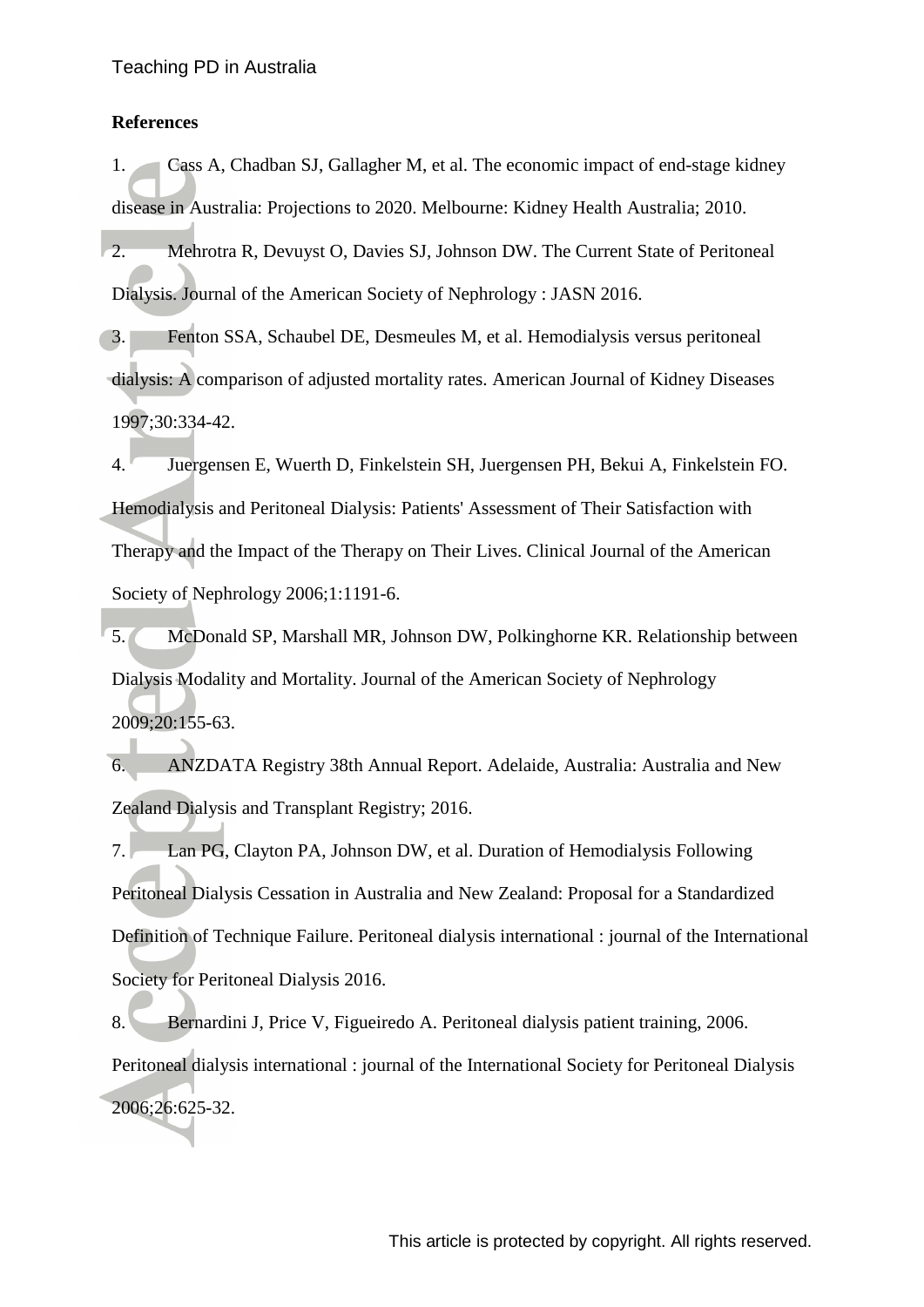<span id="page-13-0"></span>9. Figueiredo AE, Bernardini J, Bowes E, et al. Ispd Guideline/Recommendations: A Syllabus for Teaching Peritoneal Dialysis to Patients and Caregivers. Peritoneal dialysis international : journal of the International Society for Peritoneal Dialysis 2016.

<span id="page-13-1"></span>10. Cho Y, Johnson DW. Peritoneal dialysis-related peritonitis: towards improving evidence, practices, and outcomes. American journal of kidney diseases : the official journal of the National Kidney Foundation 2014;64:278-89.

<span id="page-13-5"></span>11. Zhang L, Hawley CM, Johnson DW. Focus on peritoneal dialysis training: working to decrease peritonitis rates. Nephrology, dialysis, transplantation : official publication of the European Dialysis and Transplant Association - European Renal Association 2016;31:214-

22.

<span id="page-13-6"></span>12. Piraino B, Bernardini J, Brown E, et al. ISPD position statement on reducing the risks of peritoneal dialysis-related infections. Peritoneal dialysis international : journal of the International Society for Peritoneal Dialysis 2011;31:614-30.

<span id="page-13-2"></span>13. Chow J, Fortnum D, Moodie JA, Simmonds R, Tomlins M. The HOME network: an Australian national initiative for home therapies. J Ren Care 2013;39 Suppl 1:56-61.

<span id="page-13-3"></span>14. Jose MD, Johnson DW, Mudge DW, et al. Peritoneal dialysis practice in Australia and New Zealand: A call to action. Nephrology 2010;16:19-29.

<span id="page-13-4"></span>15. Ghali JR, Bannister KM, Brown FG, et al. Microbiology and Outcomes of Peritonitis in Australian Peritoneal Dialysis Patients. Peritoneal Dialysis International 2011;31:651-62.

<span id="page-13-7"></span>16. Dong J, Chen Y. Impact of the bag exchange procedure on risk of peritonitis.

Peritoneal dialysis international : journal of the International Society for Peritoneal Dialysis 2010;30:440-7.

<span id="page-13-8"></span>17. Russo R, Manili L, Tiraboschi G, et al. Patient re-training in peritoneal dialysis: why and when it is needed. Kidney international Supplement 2006:S127-32.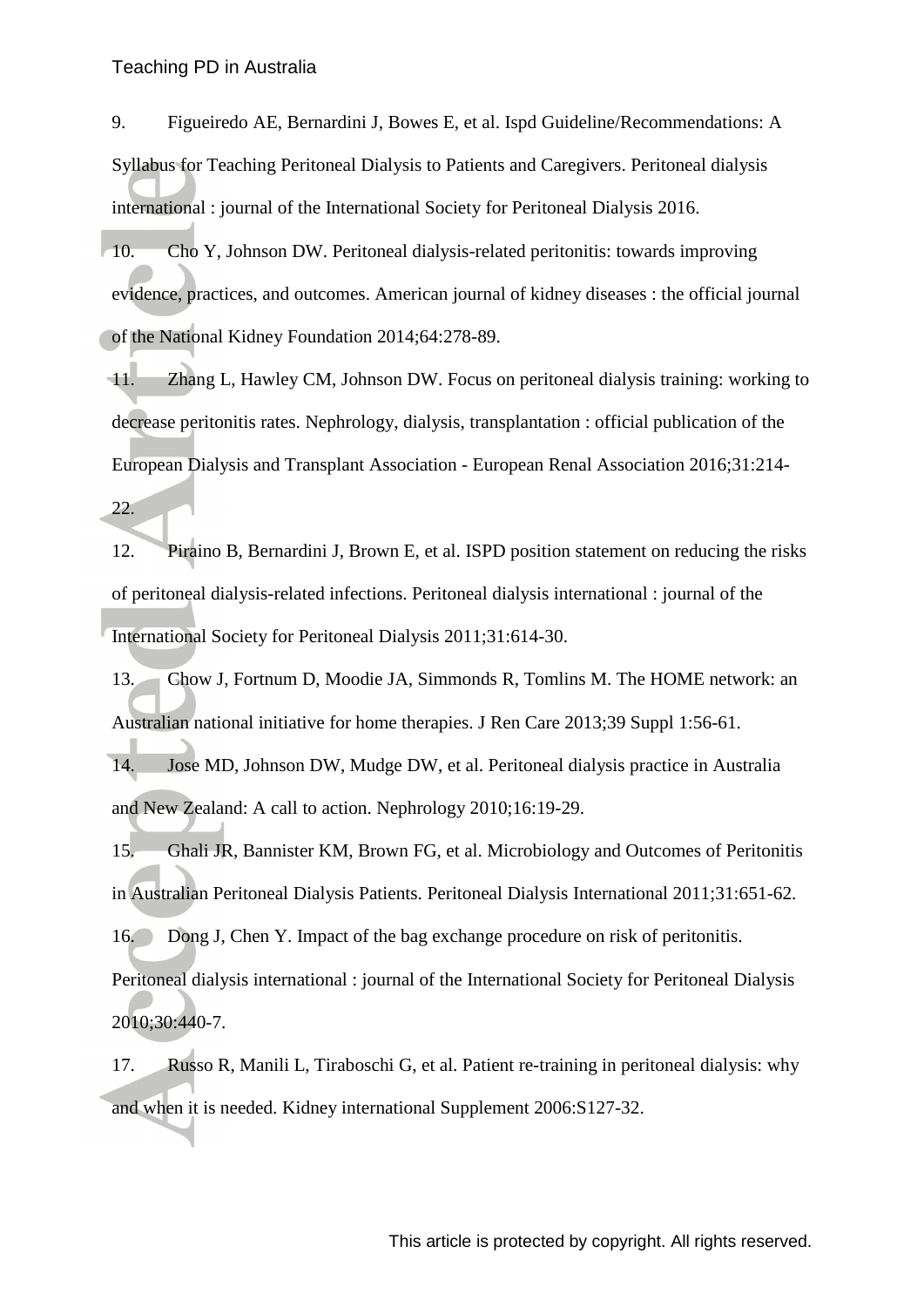<span id="page-14-0"></span>18. Gadola L, Poggi C, Poggio M, et al. Using a multidisciplinary training program to reduce peritonitis in peritoneal dialysis patients. Peritoneal dialysis international : journal of the International Society for Peritoneal Dialysis 2013;33:38-45.

<span id="page-14-1"></span>19. Hall G, Bogan A, Dreis S, et al. New directions in peritoneal dialysis patient training. Nephrology nursing journal : journal of the American Nephrology Nurses' Association 2004;31:149-54, 59-63.

<span id="page-14-2"></span>20. Figueiredo AE, Moraes TP, Bernardini J, et al. Impact of patient training patterns on peritonitis rates in a large national cohort study. Nephrology, dialysis, transplantation : official publication of the European Dialysis and Transplant Association - European Renal Association 2015;30:137-42.

<span id="page-14-3"></span>21. Laurillard D. Teaching as a Design Science. Building Pedagogical Patterns for Learning and Technology: Routledge; 2012.

<span id="page-14-4"></span>22. Wong G, Greenhalgh T, Pawson R. Internet-based medical education: a realist review of what works, for whom and in what circumstances. BMC Med Educ 2010;10:12.

<span id="page-14-5"></span>23. Olitsky S. We teach as we are taught: exploring the potential for emotional climate to enhance elementary science preservice teacher education. Cultural Studies of Science Education 2013;8:561-70.

<span id="page-14-6"></span>24. Chen TW, Li SY, Chen JY, Yang WC. Training of peritoneal dialysis patients-- Taiwan's experiences. Peritoneal dialysis international : journal of the International Society for Peritoneal Dialysis 2008;28 Suppl 3:S72-5.

<span id="page-14-7"></span>25. Bernardini J, Price V, Figueiredo A, Riemann A, Leung D. International survey of peritoneal dialysis training programs. Peritoneal dialysis international : journal of the International Society for Peritoneal Dialysis 2006;26:658-63.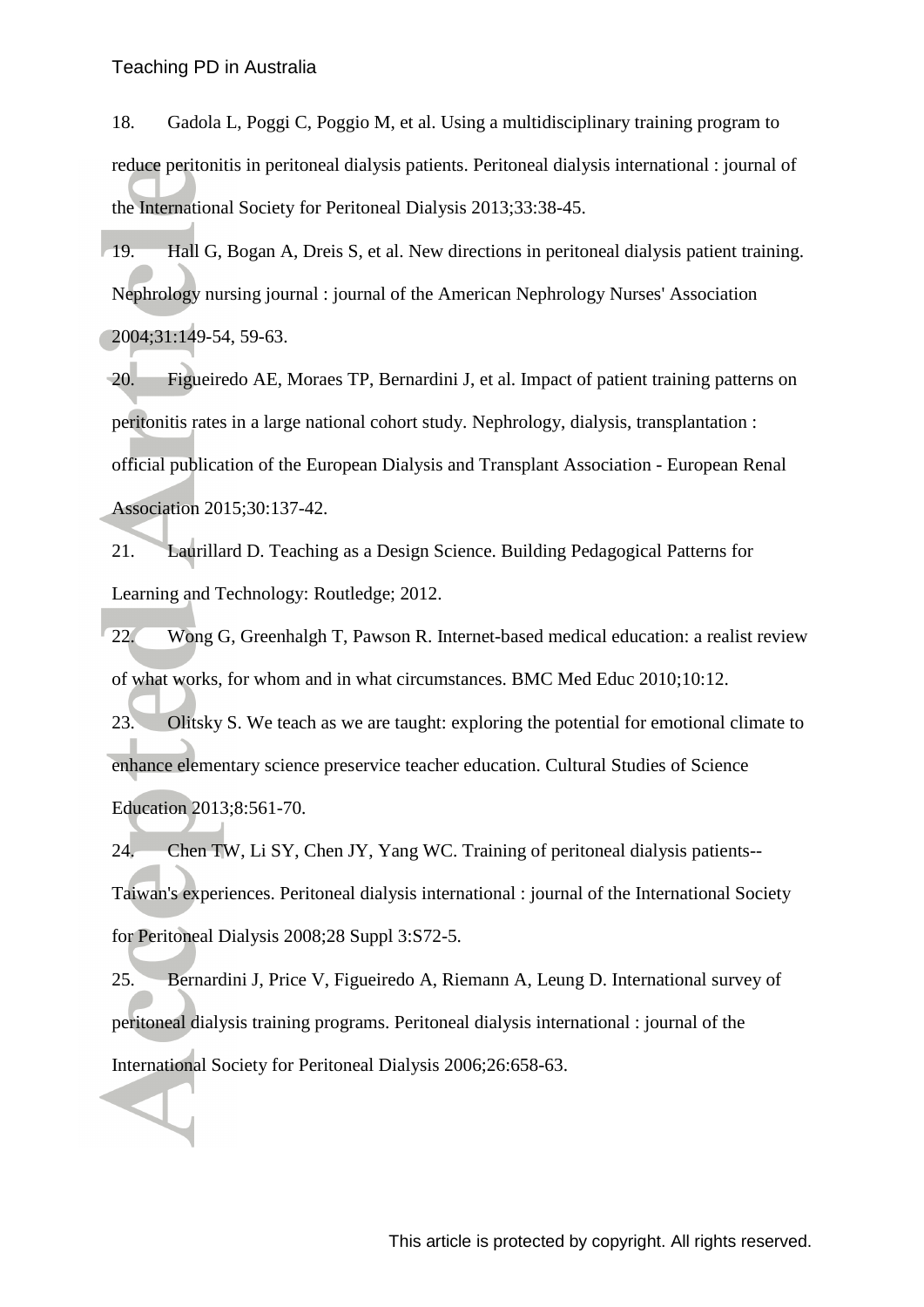

Figure 1. Average number of hours spent on training a new nurse to teach PD.

Acce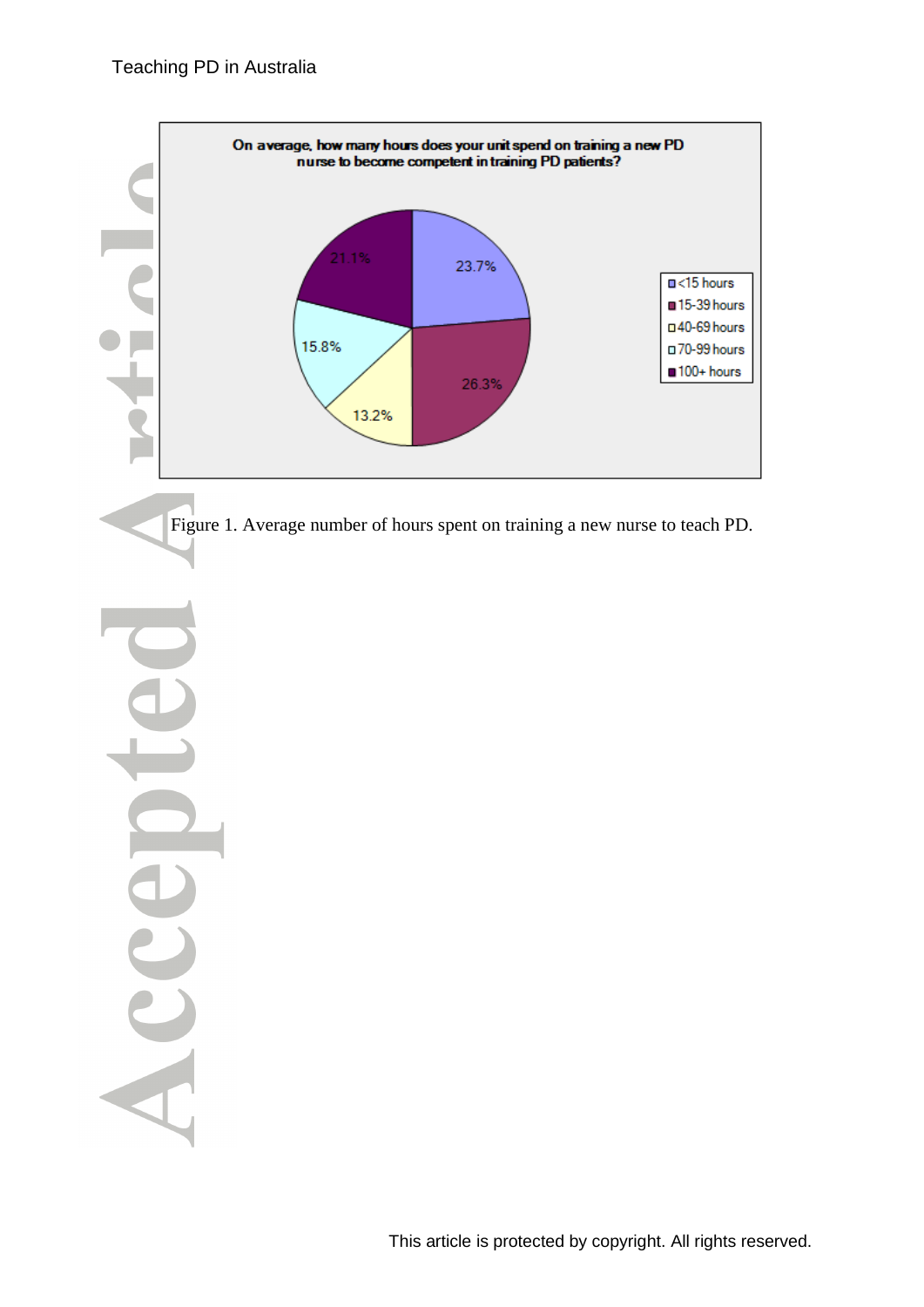

Figure 2. Average number of hours per day spent training a new PD patient.

Acce